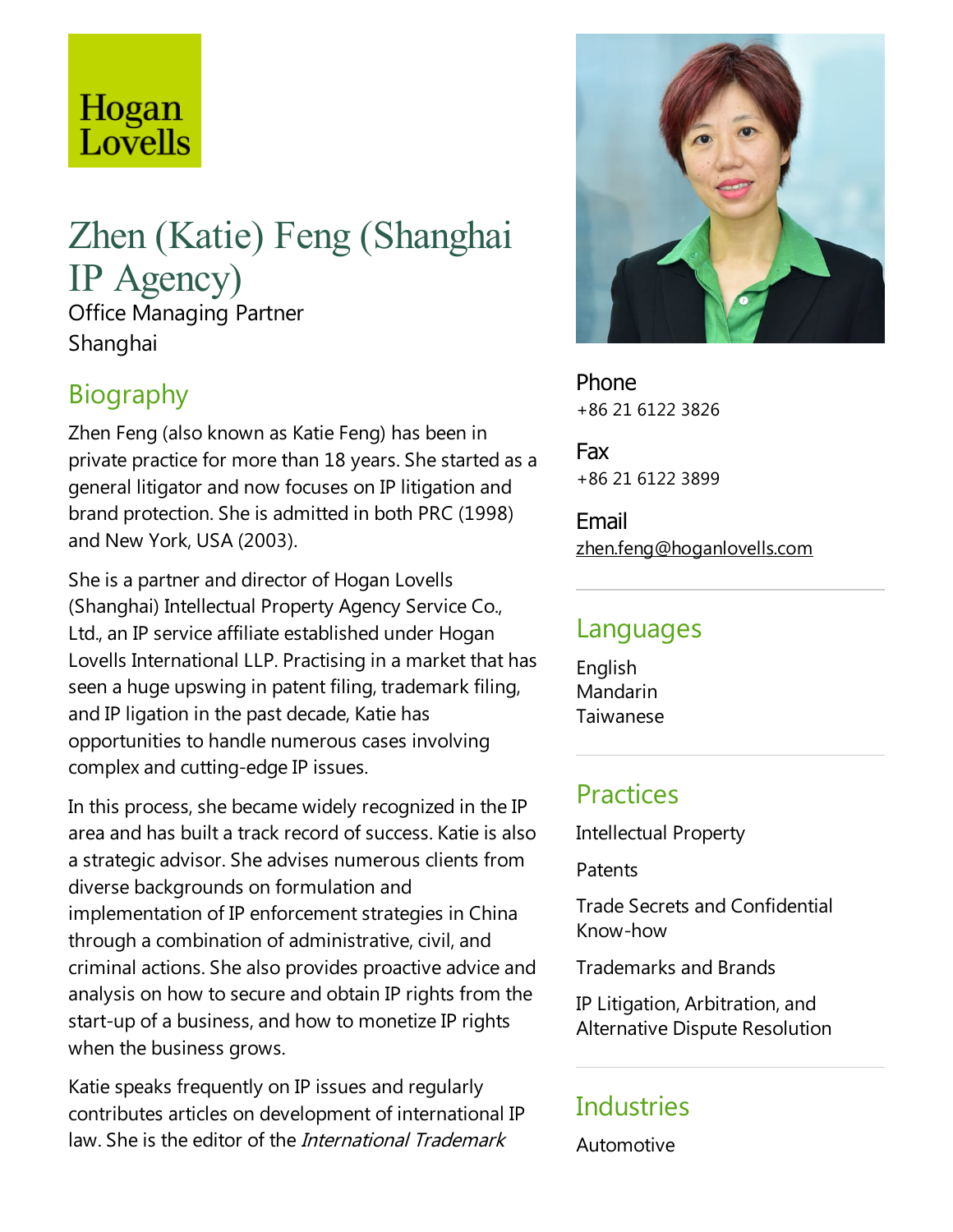Association China Bulletin. She currently serves on the Board of the International Trademark Association.

#### Representative experience

Representing a U.S. game software company and its Chinese licensee to successfully obtain an interim injunction from Guangzhou IP Court against an infringing mobile game.

Representing a U.S. movie producer to successfully defend a hign-profiled copyright infringement lawsuit in Beijing.

Advising a U.S. pharmaceutical company on various anti-counterfeiting litigation in China.

Advising a European fashion brand anti-counterfeiting strategies and IP litigation in China and Hong Kong.

Advising a European producer to defend trade secret infringement claim in China directed at a process of making chemical products.

# Awards and rankings

- Top 100 Women in Litigation, Benchmark Litigation Asia Pacific, 2020
- **T** Top 250 Women in IP, *IP Stars*, 2020-2021
- Recommended individual for litigation, IAM Patent <sup>1000</sup>, 2020
- Intellectual Property International Firms (China), Chambers Asia-Pacific, 2017-2020
- Intellectual Property International Firms (China), Chambers Global, 2018-2019

# Latest thinking and events

- Webinar
	- $\blacksquare$  Adapt and Redefine: Best practice for IP enforcement in China
- **Press Releases** 
	- **Hogan Lovells advises Mercedes-Benz on** cooperation with ProLogium to develop solid-state battery cells

Consumer

Life Sciences and Health Care

Technology and Telecoms

#### Areas of focus

Esports and Gaming

# Education and admissions

#### Education

LL.M., Wake Forest University

LL.B., Xiamen University

# **Memberships**

New York Bar Association International Trademark Association

#### Bar admissions and qualifications

New York

People's Republic of China